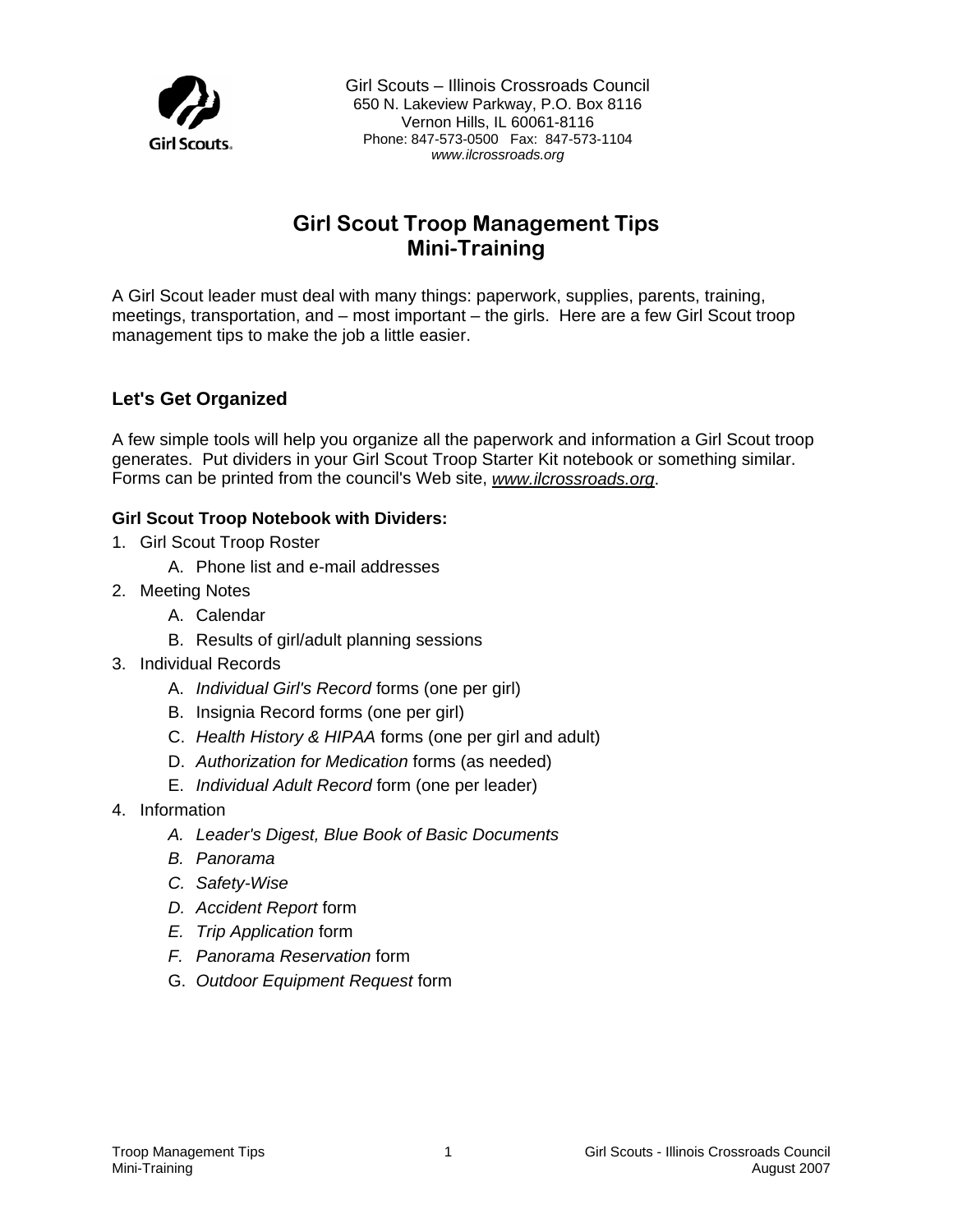- 5. Financial Records
	- A. *Group Dues and Attendance Record* form
	- B. *Detailed Cash Record* form
	- *C. Financial Aid Worksheet*
	- D. *Annual Finance Report* form
	- E. Envelope for receipts
- 6. Parent/Guardian Information
	- A. Parent Newsletters
	- B. Permission forms

Teach your Girl Scouts to check their file in the troop file box at each meeting. This simple tool can help girls and leaders get the information they need.

# **Girl Scout Troop File Box:**

- 1. One file folder for each Girl Scout
	- A. Emergency information card with contact information for parents and emergency contact person
	- B. Girls check their folders at the end of the meeting for information that needs to go home.
- 2. File folder for Girl Scout leaders
	- A. Girls and/or parents put signed permission forms, notes, etc. in leaders' folder.
	- B. Small envelopes area there so parents can leave money and checks. (They seal the envelope and write their daughter's name on the front.)

# **Survival Kit for Girl Scout Leaders**

Despite all your hard work, some plans may go awry at the very last minute. Success as a Girl Scout leader requires any number of intangibles – for example, a sense of humor, patience, and loads of caring. But there are some tangible items that will make your experience more relaxed and enjoyable. Put the following items in an old backpack or tote bag and take them to every Girl Scout meeting and event. If girls finish their activities early, they can start something new rather than just sit around idly. Also, if an activity falls through at the last minute, you will be able to create a new one using the materials in your kit.

- A basic first aid kit (see *Safety-Wise*)
- Pencils, crayons, markers
- Large tablet, ruled paper, construction paper, index cards, self-stick note pads
- Scissors, glue sticks, transparent tape, low-tack painter's tape
- String, ribbons, cardboard, postcards, used greeting cards, and other collage materials
- Age-appropriate books and magazines
- Balls and jacks
- Jump ropes
- Card games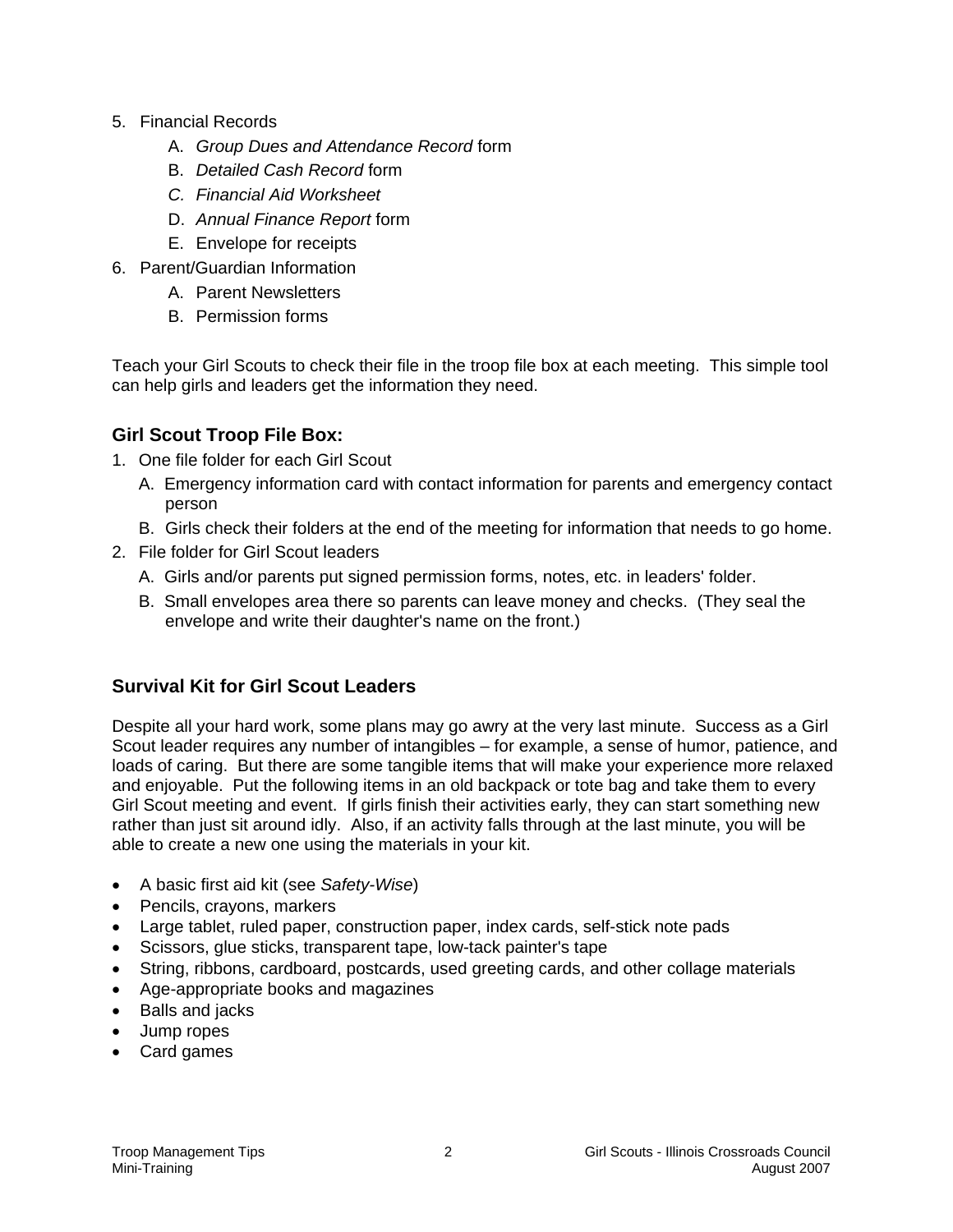# **Top Five Tips for Girl Scout Leaders and Advisors**

- 1. Know *Safety-Wise* and consult the activity sections and safety guidelines for activities you plan to do.
- 2. Encourage the girls to partner with you. Girls should be growing in decision-making and planning skills. The more invested they become in their activities, the happier they – and you – will be.
- 3. Ask for help and advice from other leaders, parents, and council staff and take advantage of training opportunities.
- 4. Keep in mind that the Girl Scout Promise and Law and four Girl Scout Program Goals are the foundation of all Girl Scout activities.
- 5. Have fun and do your best to ensure that the girls are having fun, too.

# **How to Structure a Girl Scout Meeting**

Whether you are leading a troop of brand-new Brownie Girl Scouts or advising a STUDIO 2B group, all meetings benefit by having some structure – and the following is a tried-and-true meeting plan that Girl Scouts have been perfecting for decades.

**Pre-meeting Ice breakers or activities to help meet-and-greet time go**  smoothly. **Opening Songs, readings, or ceremonies to transition into the**  meeting. • **Business** Announcements, collecting dues, planning trips, etc. • **Activities** The primary purpose of the meeting – the activities from the Girl Scout resources or other sources. **Clean-up Time to put away craft materials, sports equipment, science**  experiments, and wind down. • **Closing/Evaluation** Sharing goals, reminding girls of what's ahead, sharing a quick ceremony or song, and talking about next time.

# **The Talking Stick**

The *talking stick* has been used for centuries by many American Indian tribes as a means of just and impartial hearing. The *talking stick* was commonly used in council circles to designate who had the right to speak. When matters of great concern came before the council, the leading elder would hold the *talking stick* and begin the discussion. When he finished what he had to say he would hold out the *talking stick*, and whoever wished to speak after him would take it. In this manner the stick was passed from one individual to another until all who wished to speak had done so.Some tribes used a *talking feather* instead of a *talking stick*. Whatever the object, it carries respect for free speech and assures that the speaker has the freedom and power to say anything without fear of reprisal or humiliation.

Whoever holds the *talking stick* has within her hands the sacred power of words. Only she can speak while she holds the stick; the other troop members must remain silent.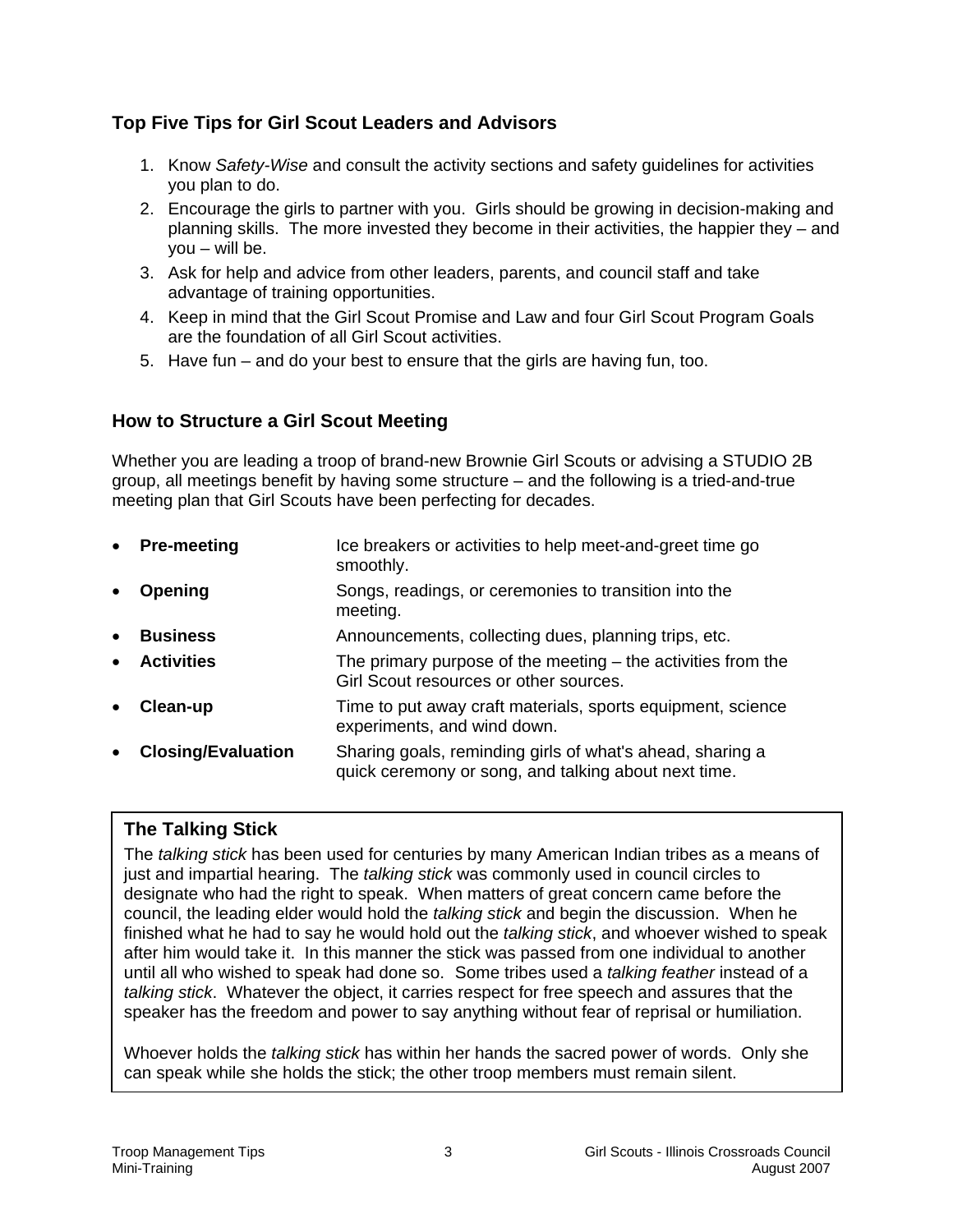### **What to Do Instead of Screaming** from the book by Myra Nagel

Sometimes things can get a little out of hand during Girl Scout troop meetings and activities. Here are some active and quiet games to help re-focus the group and expend some excess energy.

### **Active Tranquilizers**

- **Laugh In** Throw a handkerchief in the air (or another object that will float down). Players must laugh loudly as long as it is in the air, and become totally quiet the instant it touches the ground.
- **Panic!** Everyone is seated in chairs in a circle. Everyone numbers off (including the girl who has chosen to be IT). IT stands in the center of the circle and is blindfolded. Everyone changes seats, but keeps the same number. IT calls out any three (3) numbers. The players whose numbers are called must switch places without being tagged by IT, who is guided by the sounds of their motion. All three must end up in a different chair. Anyone who is caught becomes IT. If IT hasn't caught anyone after several tries, she may call "Panic!" and EVERYONE must find a new seat.
- **Wiggle** Players stand in a circle. A small object is passed around the circle from hand-**Bug** to-hand as music plays. The leader starts the object saying, "This is a Wiggle Bug. If you get caught with it, it bites – and it gives you the wiggles." When the music stops, the girl caught with the Wiggle Bug must choose some kind of motion, and must continue doing that motion for the duration of the game. If she is caught another time, she chooses a new motion and adds it to the first one. (If no music is available, let someone close her eyes and call "stop!").

### **Quiet Tranquilizers**

- **Collective** Have each girl fold a sheet of paper from top to bottom enough times to make Art eight sections between fold lines. Each girl draws her portion, folds the paper over, then passes the paper to the next girl. In order, they draw: 1) a hat, 2) top part of a face with eyes, 3) lower face with nose and moth, 4) neck and shoulders, 5) waist, 6) hips, 7) legs, 8) feet. When everyone is finished drawing, unfold the paper and see the results.
- **Murals** Unfurl a large piece of newsprint or butcher paper. Let the girls each draw a part of a large mural scene. They might want to draw themselves at camp, marching in a parade, or other Girl Scout activity.
- **Identification** Put mysterious items (from outdoors, the room, your pocket, or your purse) in a **Game** bag. Have girls in turn close their eyes and try to identify the items by feel.
- **Word** Each girl takes a sheet of paper and numbers from 1 to 20. The leader calls out **Association** a category, such as a color, a food, a girl's name, a flavor of ice cream, an amusement park ride, a TV program, a foreign country, etc. For each category, the girls write the first thing that comes to mind. After all the categories are finished, the leader calls them out one-by-one and each girl reads her answers. Girls enjoy seeing how long one answer is given, who breaks the chain, etc. There is no judging of answers, just a lot of fun in sharing.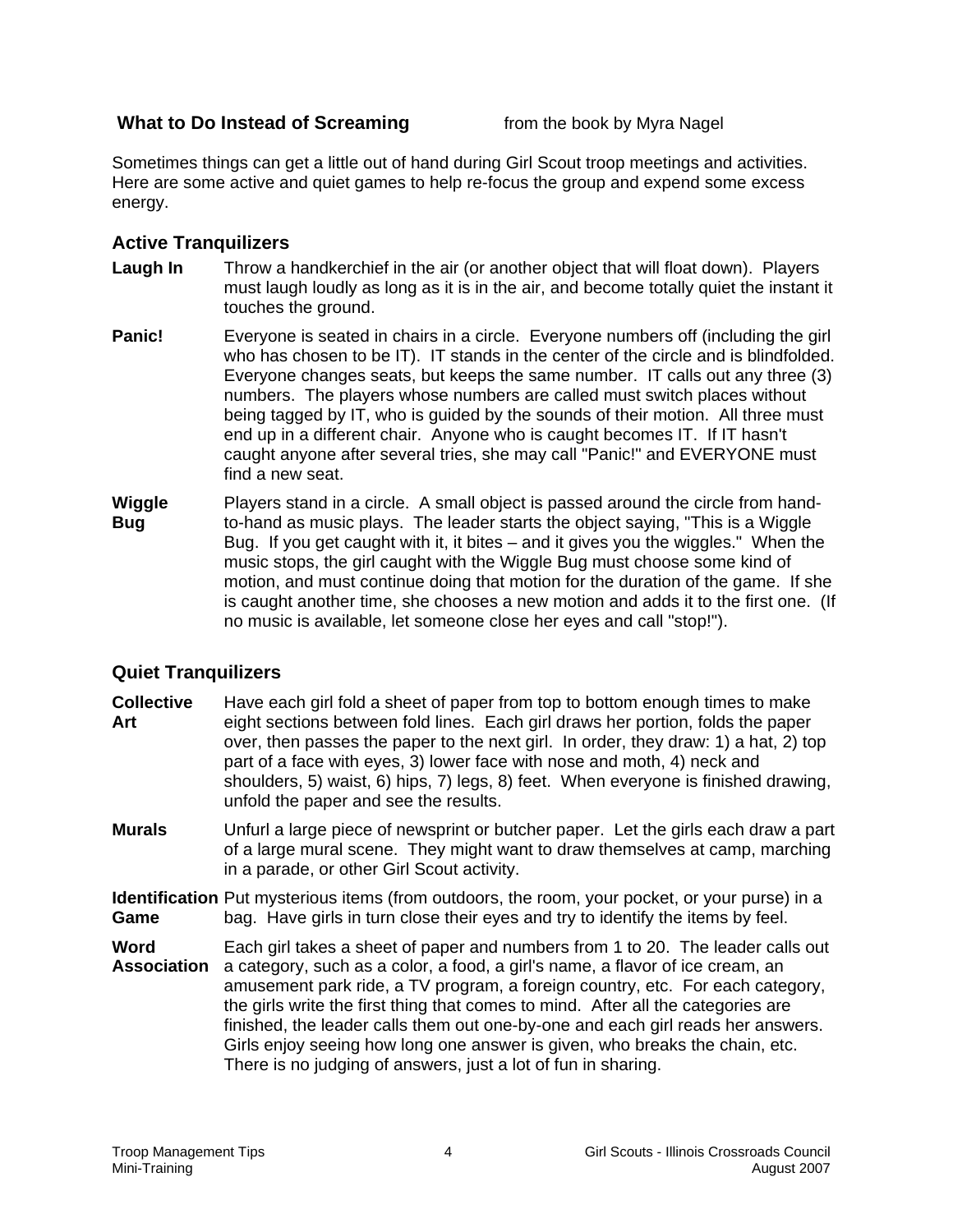# **Leader-Daughter Survival Strategies**

How do you balance being a Girl Scout leader and having your own daughter(s) in your troop? You have some challenges as well as many opportunities to strengthen your mother-daughter bond and watch her grow into a strong young woman. Use the survival strategies below to discover ways to make the leader-daughter relationship a powerful and positive one.

- 1. Let the assistant leader be in charge of your daughter and you are in charge of her daughter.
- 2. Have your daughter call you what the other girls are calling you. "Ms. H" or a camp name could be used instead of "Mom."
- 3. Try to give your daughter the same amount attention as other girls.
- 4. Don't make your daughter set up or clean up for meetings. Use some of the other girls that are there early to set up. Use kaper chart for clean up so everyone helps before meeting is over.
- 5. Don't let your daughter know all of the surprises that will take place in the troop meeting. Let her be surprised as the other girls will be.
- 6. Don't have your daughter make the project before the meeting even if you want to know how long it will take or need a sample. Samples make the girls want to do it all the same way so it is best to just give guidelines to allow for creativity.
- 7. Don't discuss problems in the troop in front of your daughter (including on the phone).
- 8. Remember that girl-adult planning helps solve some problems. The girls make decisions together. Some daughters think they should make all decisions.
- 9. Have IT and OTHER bags with names on craft sticks so you can randomly pick a girl to help with something. You won't favor or ignore your daughter this way.
- 10. Don't personalize daughter's behavior. She may be trying to get a rise out of you (she knows all the buttons to push!).
- 11. Testing limits (like refusing to do something) is expected. Pull daughter aside and explain choices.
- 12. Disagreements often arise over privacy and space: if meeting in own home, designate areas off-limits. Don't make your daughter share her things if she doesn't want to.
- 13. Spend time alone with your daughter outside of Girl Scouting. This will help her share you with the troop more if this is not the only time she has you to herself. Let her know she is special—outside of meetings.

### **Tips for Girl Scout Leaders**

Have a backup plan. Even the best of plans are interrupted by life. Don't worry about the little things; those will take care of themselves. Your job is to ensure that the girls are safe, having fun, and hopefully learning something along the way.

#### **Tips for Girl Scout Leaders**

Be a friend to the girls; listen to them; sing with them; join in the games. The girls have more fun when the leader participates instead of just supervising.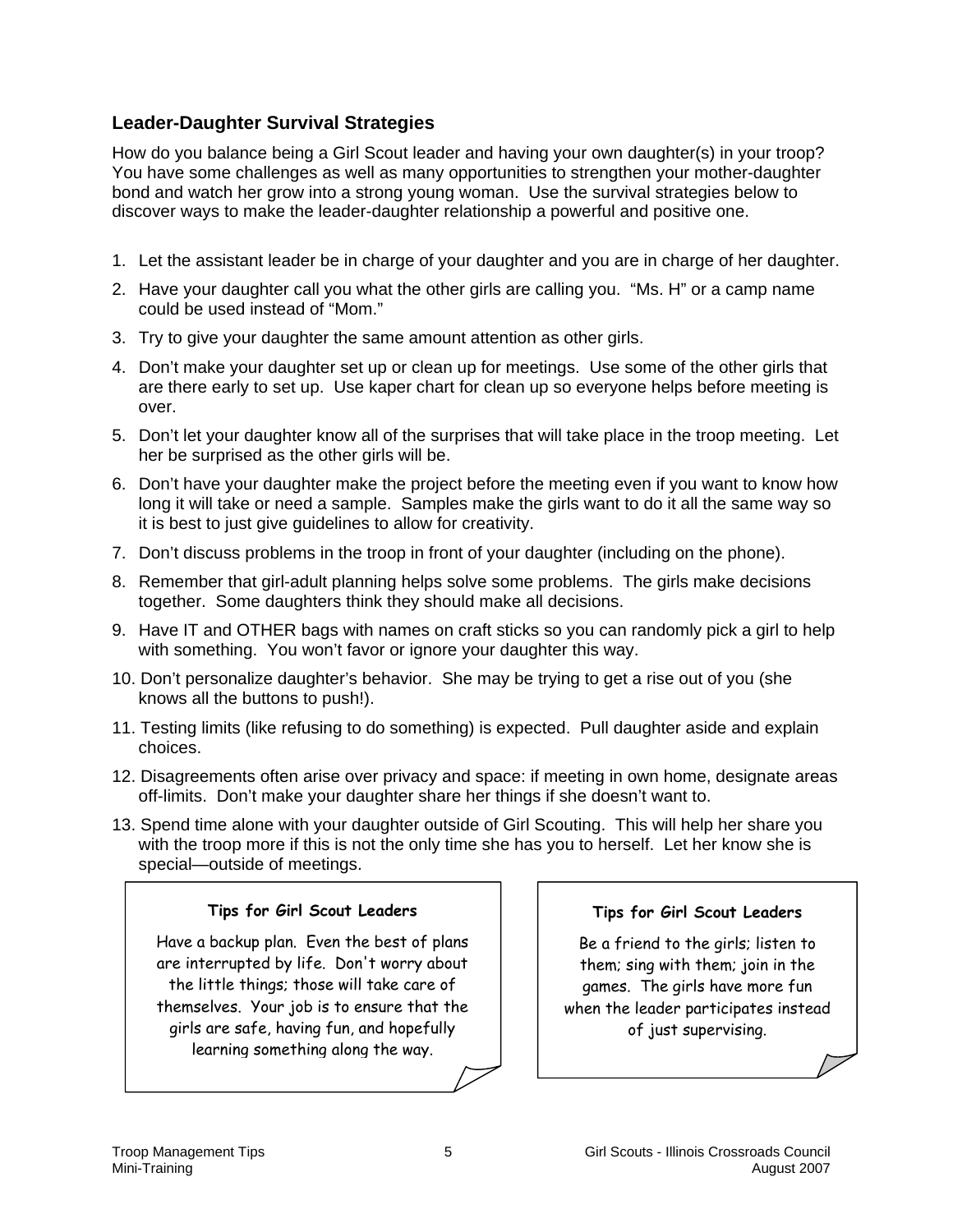# **Opening and Closing a Girl Scout Meeting**

Girl Scout meetings should have an opening and a closing. An opening signals to the girls that the meeting has begun and it is time to get down to business. The closing allows the girls a special moment to end the meeting and say good-bye. It also helps keep girls from leaving early with their parents.

## **Opening Ideas:**

- Have a flag ceremony
- Recite the Girl Scout Promise and Law
- Sing a song
- Recite a poem
- Have a friendship circle with linked hands

# **Closing Ideas:**

### *Clean-Up Song* (good for young girls)

The children skip about the room arranging everything neatly, singing to the tune of "London Bridge."

Weave the magic in and out, in and out, in and out, Weave the magic in and out, we are Girl Scouts.

We have tidied everything, everything, everything, We have tidied everything, we are Girl Scouts.

Finally, the girls line up before the leader who asks, "Is everything finished?"

The children answer: "Everything."

The leader asks: "Is nothing left?"

The children answer: "Nothing!"

The leader says: "Then be gone!"

(Leader can wave a special "good-bye wand" as girls silently tiptoe out.)

#### **Magic Tunnel**

When hats and coats are on, the Girl Scouts stand in two lines facing each other, raising their arms and holding hands to make an arch. The two farthest from the door go under the arch, then the next two, etc. The tunnel diminishes until the last two go.

#### *Good-Bye Song* - Tune: *Good Night Ladies*

Good-Bye (name of age level...repeat 3 times) It's sad to see you go.

Note: Can be sung while doing the Magic Tunnel (above).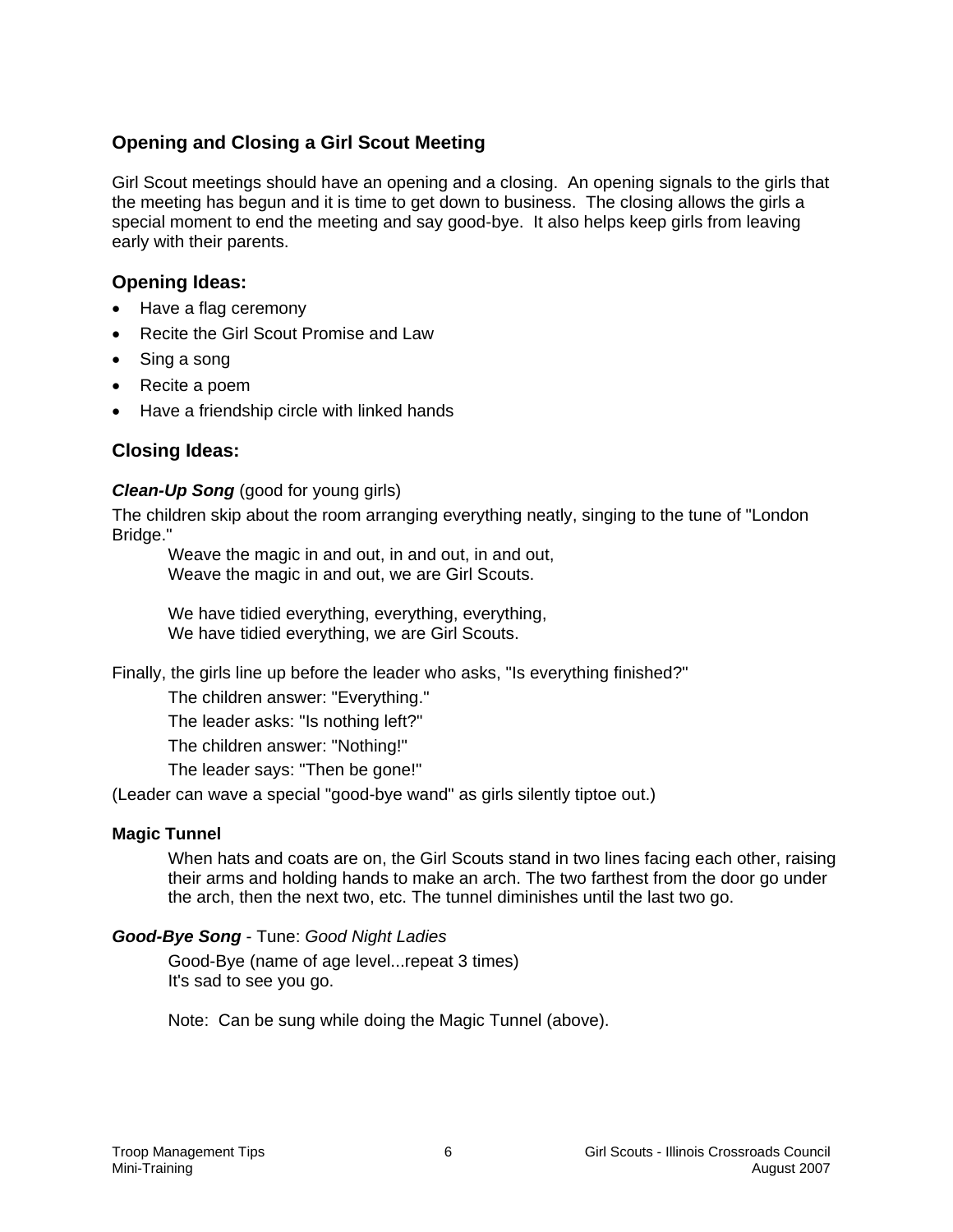#### **Girl Scout Out Game**

Stand in circle with a girl in the center. Spell G-I-R-L-S-C-O-U-T. Girl in center touches the top of a head as each letter is said. The three girls that get the letters O, U, T leave the circle and line up by the door or are given permission to leave with their designated adult. The remaining girls close up the space and the spelling begins again. Keep repeating until all are eliminated.

#### *Taps*

Hand motions:

| Day is done,    | (Arms are held extended with palms down, shoulder level)        |
|-----------------|-----------------------------------------------------------------|
| Gone the sun,   | (Lower arms slightly)                                           |
| From the lakes, | (Turn palms up, raise arms slightly)                            |
| From the hills, | (Raise arms higher)                                             |
| From the sky.   | (Raise arms level with top of head)                             |
| All is well,    | (Lower arms to shoulder height, place right hand on left elbow) |
| Safely rest,    | (Cross left hand to right elbow)                                |
| God is nigh.    | (Bow head into crossed arms)                                    |
|                 |                                                                 |

- *Daylight Taps:* Thanks and praise, for our days 'Neath the sun, 'neath the trees, 'neath the sky, As we go, this we know, God is nigh.
- *Evening Taps:* So good night, peaceful night Till the light of the dawn shineth bright. God is near, do not fear, Friend, good night.

#### **Spread Arm Good-bye Circle**

Extend arms sideways at shoulder level, drop halfway to sides, step one pace in and hold hands not with the people on either side of you but with the person next to them. Every other person will be holding hands and the arms will make an interesting zig zag pattern. Sing a good-bye song.

#### *Girl Scout Good-Bye Song* **- Tune:** *Twinkle, Twinkle Little Star*

 Now our Girl Scout meeting ends, Say good-bye to all our friends To our homes we Girl Scouts go Singing songs to let you know, We are happy as can be, Working, playing, merrily.

### **Tips for Girl Scout Leaders** Singing is a good way to use up excess energy when the girls can't be physically active.